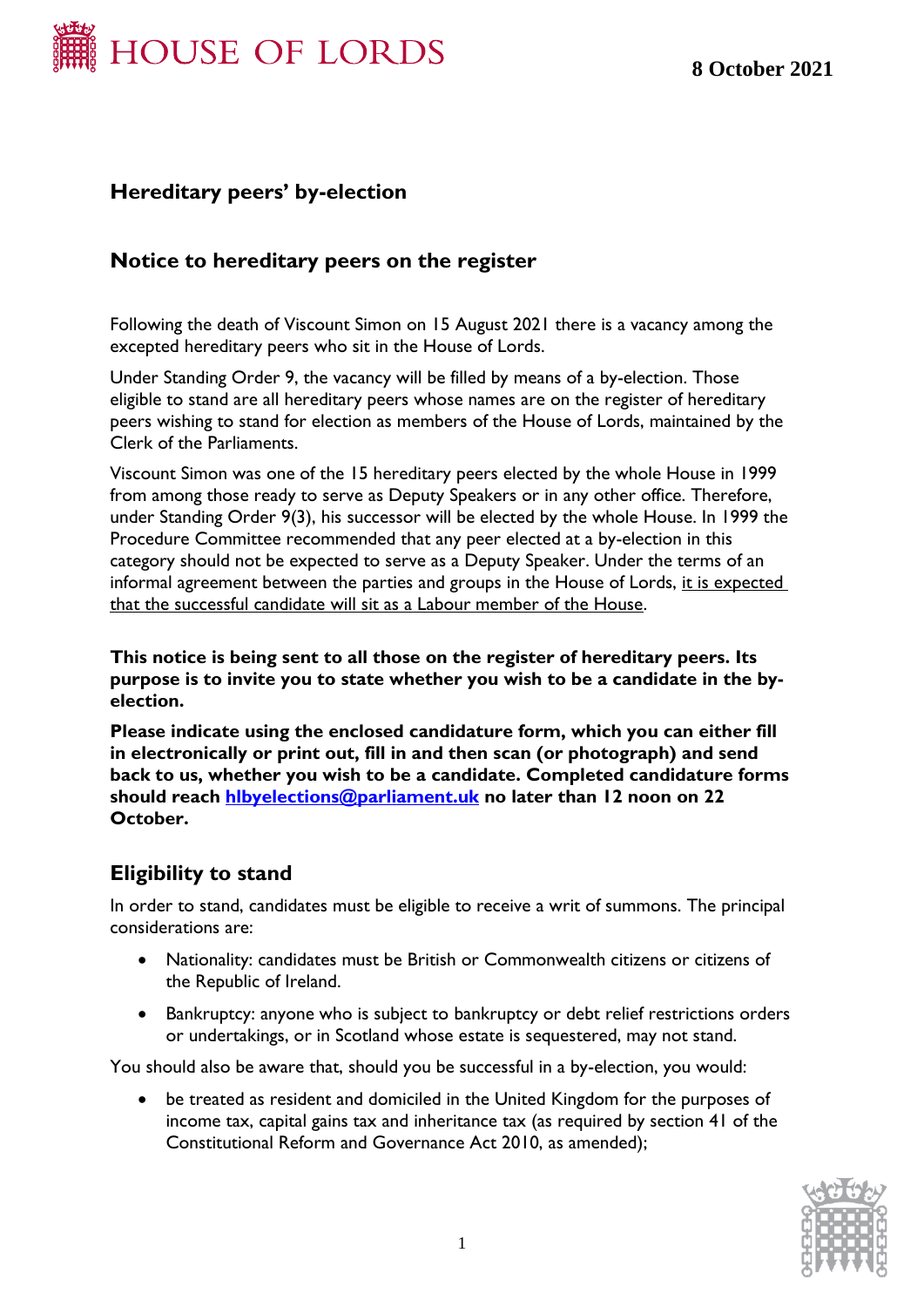• be expected to sign an undertaking to abide by the House of Lords Code of Conduct (see [https://www.parliament.uk/hl-code\)](https://www.parliament.uk/hl-code).

## **Timetable and conduct for the by-election**

Candidates are invited, but not required, to submit statements in support of their candidature. Such statements will be circulated by the House Administration to all electors. Statements must not exceed 75 words.

The Code of Conduct for the by-election is annexed.

The timetable for the by-election is:

| Friday 22 October, 12<br>noon             | Deadline for candidate registration.                                                                                                                      |
|-------------------------------------------|-----------------------------------------------------------------------------------------------------------------------------------------------------------|
| Friday 29 October                         | List of candidates and statements issued to electors. Postal<br>ballot papers issued to those with accessibility issues.                                  |
| Tuesday $9 -$<br>Wednesday 10<br>November | Voting to take place electronically from 10am on 9<br>November until 5pm on 10 November. 5pm is also the<br>deadline for receipt of postal ballot papers. |
| Thursday II November                      | Result of the by-election reported to the House.                                                                                                          |

Voting will be conducted via a secret ballot. The Alternative Vote system will be used. Voters will place the name of the candidate they most strongly support at the top of the digital ballot paper, then place their next most favoured candidate below, and so on. Voters may cast as many or as few votes as they wish. In order to be elected, the successful candidate must receive at least as many votes as all the other candidates put together. In the event of this not happening after first preference votes have been allocated, the votes of the candidates receiving the lowest number of first preference votes will be shared out according to the second preference marked on them. This will be repeated until one candidate has at least half of the total valid votes.

Civica Election Services are assisting the Returning Officer with the organisation of this election.

The result will be announced in the House of Lords chamber by the Clerk of the Parliaments at a convenient moment (likely to be after oral questions) on Thursday 11 November.

The full results, including the number of first-preference votes cast for each candidate and the position after each transfer of votes, will be available in the Printed Paper Office soon after the announcement by the Clerk of the Parliaments. The results will also be published online at [www.parliament.uk.](http://www.parliament.uk/)

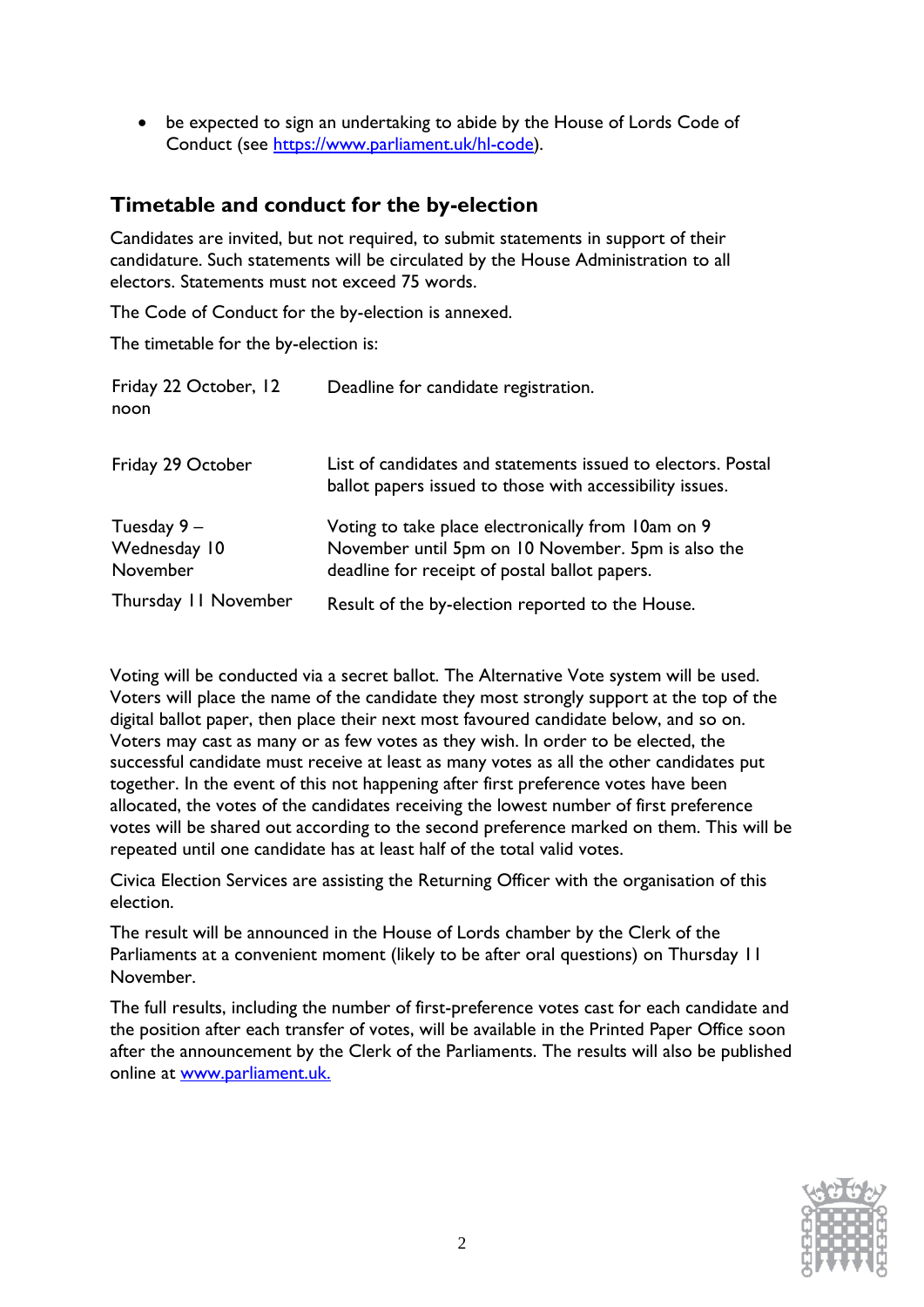# **Additional information**

Please find enclosed:

- A candidature form. If you wish to be a candidate please return the completed form by email to **hlbyelections@parliament.uk**, along with an accompanying candidature statement if desired, to arrive by 12 noon on Friday 22 October. If submitting a statement please ensure it does not exceed 75 words.
- A form for notifying a change of address or for providing an email address for correspondence. Please notify the Journal Office of any change, regardless of whether you wish to be a candidate in this by-election.

A peer who does not return the form will not be entered as a candidate.

#### **Enquiries**

Enquiries may be addressed as follows:

- By e-mail: hlbyelections@parliament.uk
- By telephone: 0207 219 4808 / 2257

SIMON BURTON Clerk of the Parliaments